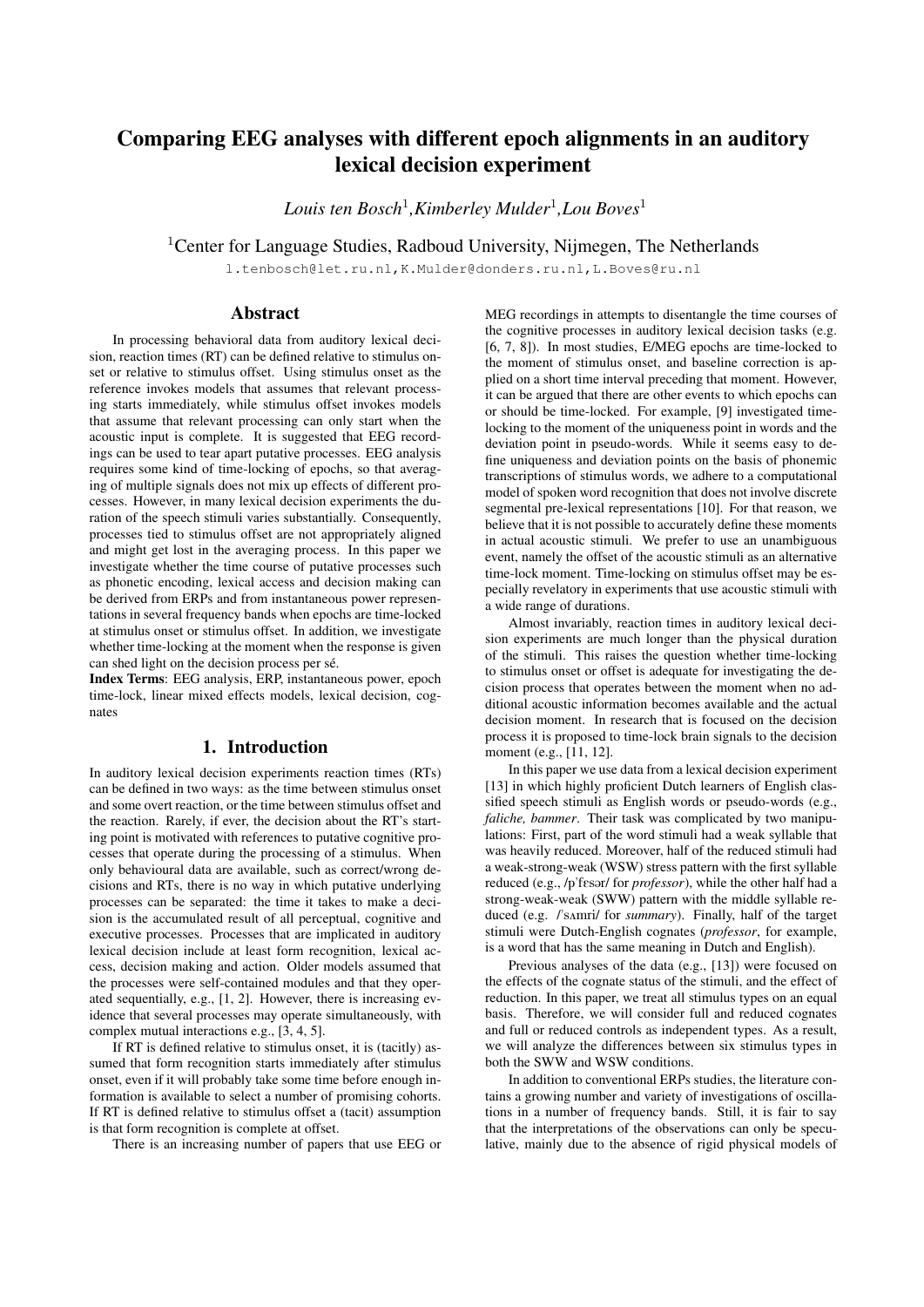the processes that generate the EEG signals. Often the interpretations depend on psycholinguistic models that are themselves under discussion. For example, the interpretation of oscillations in the theta band in [14] are based on theories of spoken word comprehension that assume a discrete abstract pre-lexical representation (e.g. [15]), an assumption that is challenged by [10, 16]. [17] discuss a large number of seemingly contradictory experimental results against the background of two competing (oscillatory- or gain-based) models of neural activity.

## 2. Method

Forty right-handed Dutch master students of English-taught courses at Radboud University (mean age: 20.9 years) participated in the experiment. EEG recordings of 29 were deemed suitable for in-depth analysis. Participants heard 900 experimental stimuli in a session that was split in two sub-sessions, one dedicated to WSW stimuli, the other to SWW stimuli. Half of the stimuli were pseudo-words. The words consisted of 68 cognates and 68 matched controls for the WSW block and 48 cognates and matched controls for the SWW block. The remaining stimuli were filler words. The cognates and controls had similar log subtitle word frequencies in British-English corpora ([18]; mean frequency in the WSW condition: 2.25 and 2.08; in the SWW condition: 2.18 and 2.41.

EEG signals were recorded using a 64 channel *actiCAP*, with a sampling frequency of 1 kHz. The continuous EEG was segmented into time-locked epochs, in three ways: (a) starting 200 ms before target word onset, (b) starting 200 ms before stimulus offset and (c) starting 2000 ms before the response, which consisted of pressing one of two buttons. The 200 ms before the event were used for baseline correction. Artifacts were rejected automatically with a procedure that implemented the rejection criteria in the BrainVision $^\copyright$  [19] software with default values for all four criteria.

In this paper we are only interested in endogenous processes. For that reason we removed the exogenous component of the EEG signals by subtracting the *mTRF* estimate [20, 21] for the onset and offset alignments.

The literature on features of EEG signals in individual frequency bands focuses on the power in a specific (narrow) band (e.g. [8]) or phase coherence in narrow bands (e.g. [22, 23]). To facilitate the interpretation of phenomena in separate frequency bands, we attempted to create signal representations similar to ERPs in the full frequency band. In this paper we focus on the instantaneous power of the spectral components of EEG signals in the delta (1  $\leq f \leq$  4 Hz), theta (4  $\leq f \leq$  8 Hz), alpha  $(8 \le f \le 12 \text{ Hz}$  and beta  $(12 \le f \le 20 \text{ Hz})$  frequency bands. To isolate the frequency bands we used  $6^{th}$  order zero phase Butterworth filters, while the instantaneous power was defined as the square of the absolute value of the Hilbert transform. For the delta band (but not for the other frequency bands) it is possible to obtain useful ERP representations; therefore, we investigated both ERP and instantaneous power in the delta band. Before averaging the instantaneous power traces, we applied a baseline correction similar to what is usual in computing ERPs: we subtracted the average power in the time interval 200 ms preceding stimulus onset.

## 2.1. Procedure

For the time-lock on stimulus onset and offset we focus on unraveling effects of the cognate status of a stimulus, the effects of reduction and differences between words and pseudo-words. For the alignment on the decision moment we focus on differences between words and pseudo-words, and a possible effect of how difficult stimuli are for a lexical decision task. All statistical analyses were performed on EEG signals downsampled to 100 Hz.

We started the analyses by generating scalp topography plots that summarize the differences between the six stimulus types in the SWW and in the WSW conditions. For this purpose, we used the conover procedure in the Python package scikit-posthocs to compute sample-based post-hoc contrasts between the six stimulus types for all EEG channels that contained a sufficient number of artefact-free signals for all stimulus types. This enabled us to identify the sensors that were most likely to discriminate between the stimulus types at different points in time. An example is shown in Figure 1. Subsequently, we subjected the channels and time intervals with the largest post-hoc contrasts to a detailed statistical analyses, using a shifting window approach [24, 25] with linear mixed effects models [26] in R version 3.5.1 [27]. For obvious reasons it is not possible to search for the optimal lmer model for each individual channel and time interval. Therefore, all analyses were performed with the same model:

model=lmer(amplitude˜trial+type\*condition+ worddur\*type+block+I(time-startTime)+ maRT2+logRTcor\*type+Correct\*type+ (1+ maRT2|ppn)+(1|word), data=segment, .....)

In this model the factor type has six levels (control-full, control-reduced, cognate-full, cognate-reduced, filler, pseudoword), the factor condition has two levels (SWW and WSW). The factor maRT2 summarizes the effects of preceding stimuli and logRTcor is a logarithmic representation of filtered reaction times [28]. We included the factor Correct because it appeared to improve the model fit substantially, in line with the finding that log(RT) distributions of correct and wrong responses are different [29].

# 3. Results

In this paper we will limit ourselves to the presentation of the results that are most interesting in the context of L2 lexical decision experiments. One general finding, which may apply to all experiments with EEG, is that there are hardly any differences between the stimulus types later than approximately 600 ms after the time-lock point. This is probably due to the fact that whatever processes may be synchronized at time-lock, they lose their synchrony after more than half a second. The other general finding is that we always see a large difference between the SWW and the WSW condition. We hesitate to link that finding to different representations in the mental lexicon as proposed by [30]. Probably, the presence of a substantial number of stimuli with a heavily reduced leading syllable has made the SWS condition more difficult, reflected in much larger proportions of errors in the lexicality judgments, which was also found by [31]. A final general finding which is clear from Figure 1 is that the location on the scalp where the stimulus types differ most changes over time.

#### 3.1. Time-lock at stimulus onset

#### *3.1.1. ERP*

In general, the ERP patterns for the SWW and WSW conditions are similar, but invariably there is a time shift between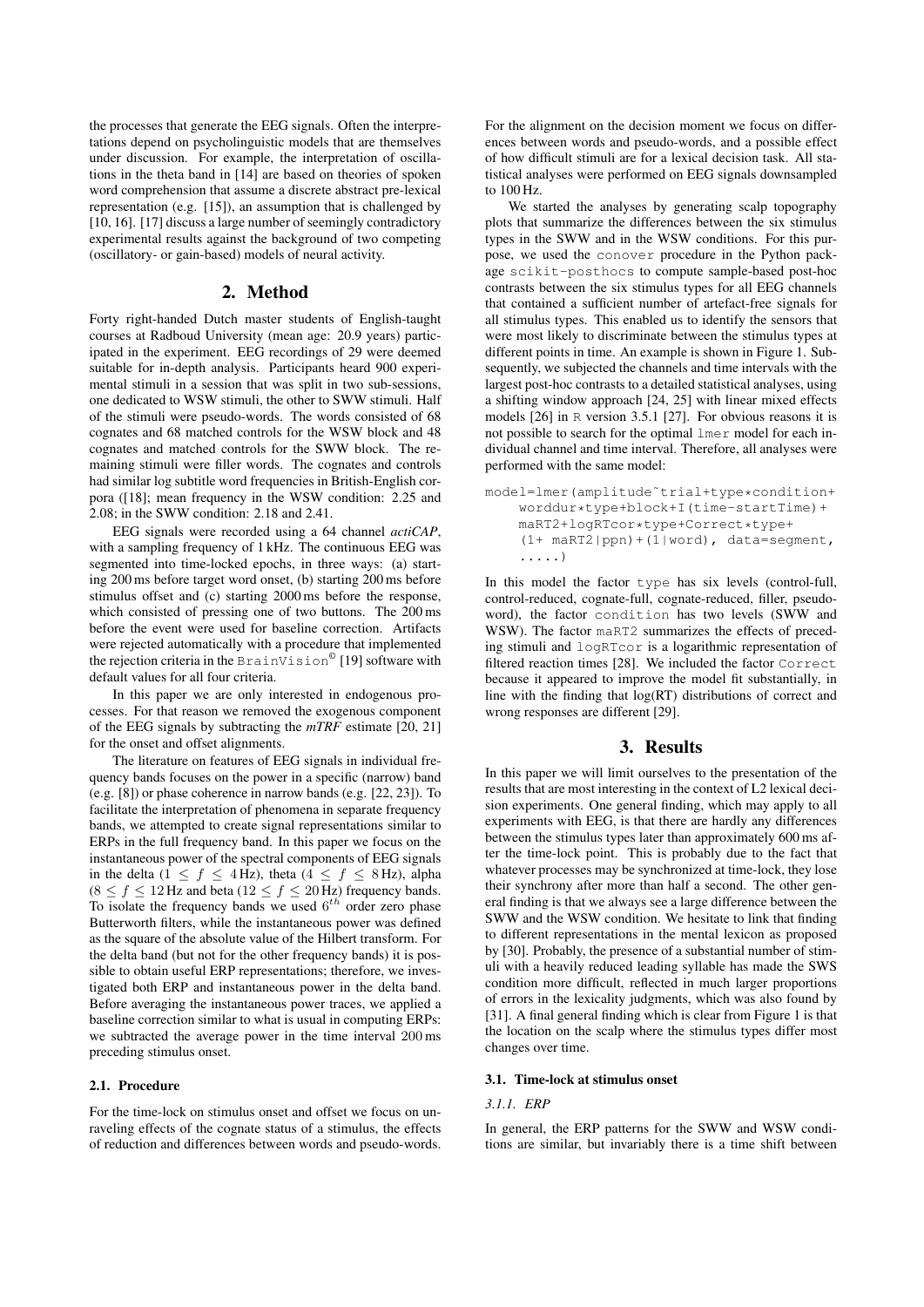

Figure 1: *Scalp topographies for ERPs in the delta band. Top panel: time-lock at stimulus onset; bottom panel: time-lock at stimulus offset. In both panels the upper row corresponds to the SWW condition, and the lower row to the WSW condition. Times are 300, 400, 500, 600, 700 ms after the time-lock event.*

the two conditions: the WSW patterns lag the SWW patterns by 100 ms. This is in line with the fact that salient acoustic information in the SWS stimuli comes only in the second syllable. Consequently, cognitive processes that depend on reliable acoustic input can only start later. Another general finding is that the most conspicuous contrasts are not between words and pseudo-words, but between the reduced stimuli and the rest. The pseudo-words only stand out in the traces for  $P1$ ,  $P5$ , P7, CPz, CP3, always with a smaller negative amplitude in the time interval centred at 600 ms after stimulus onset. The distance between pseudo-words and words is larger in the SWW than in the WSW condition.

#### *3.1.2. Instantaneous power*

The most striking observation from the instantaneous power traces in the delta band is substantial power suppression in the reduced stimuli in the WSW condition. While the immediate effect of the exogenous activity is removed by the mTRF correction in the ERP traces, the effect of reductions in the first syllable remains in the instantaneous power traces, centered around 200 ms after stimulus onset. The reduced WSW stimuli seem to tax form processing more than the phonotactically legal pseudowords.

In the theta band the global power suppression in the time interval around 200 ms after onset is clearly diminished. The most conspicuous observation in the theta band is a power enhancement around 400 ms after onset for the reduced stimuli, especially in the SWW condition. This tracks the location of the reduced syllable in the speech input. The effect is most apparent in the central and frontal areas. Again, this suggests that reduction affects form processing.

The instantaneous power traces in the alpha band only show a tendency towards power enhancement for the reduced stimuli, especially in the SWW condition. The enhancement comes some 50 ms later than in the theta band, and is it more concentrated in the central area.

The traces in the beta band are more difficult to interpret, because they appear to be quite fickle. One interesting observation is the return of a clear power suppression in the reduced WSW stimuli, at around 200 ms after onset.

What is probably the most striking observation from the analysis of instantaneous power with time-lock at stimulus onset is that the reduced stimuli are the ones that clearly stand out, while the pseudo-words overlap almost completely with the full stimuli (including the fillers). Here, effects of the cognate status are minor or absent.

#### 3.2. Time-lock at stimulus offset

Time-locking at stimulus offset should mitigate the effects of the substantial difference in the duration of the stimuli in the analyses of processes involved in accessing semantic information and decision making.

#### *3.2.1. ERP*

A quite unexpected result from the analysis of ERP traces in the delta band is the difference between the full controls and cognate stimuli and all other types in the time interval up to 400 ms after stimulus offset in the SWW condition. The target stimuli reach their maximum negative amplitude almost 200 ms earlier than the other types in all brain areas, except the occipital. A probable explanation is the prosodic similarity between the stimuli in these types. A second general finding is that in the WSW condition the traces for the reduced cognates systematically lag those of the reduced controls by some 50 ms, with a larger negative amplitude around 350 ms post offset. The traces for the pseudo-words only stand out in P1, P3, CP1, O1 between 250 and 400 ms post offset with a flatter pattern in the SWW condition. In the WSW condition the special status of the pseudo-words is clearest in the cluster C1, C3, C5 around 600 ms post offset. These findings suggest a left-hemisphere effect in a time interval that might be related to semantic access.

#### *3.2.2. Instantaneous power*

In the SWW condition there were hardly any conspicuous patterns in the instantaneous power traces. In CP4 there is power enhancement for the pseudo-words and power suppression for the target words around 400 ms post offset. C5 shows power enhancement for pseudo-words in a long interval from 200 to 600 ms, without clear differences between other types. The effects are much larger in the WSW condition. All channels around POz show power enhancement for reduced cognates, reduced controls and full cognates, in that order, from 200 ms post offset onward. This suggests that besides reduction -for somewhat obvious reasons- also cognate status affects what is presumably semantic access.

In the theta band there are no conspicuous differences between the conditions. The only general observation is a tendency for the reduced stimuli (both WSW and SWS, but the latter a bit more) to have higher power in the time interval after 200 ms post offset.

In the alpha band we see a large power enhancement for the pseud-words in P1, P3, P5, P7 in the time interval between 200 and 600 ms post offset in the SWW condition. In the WSW condition there is a tendency for the reduced stimuli to have higher power, in P5 joined with the pseudo-words in the same time interval. This might be interpreted as a sign that semantic access causes problems with the pseudo-words. For the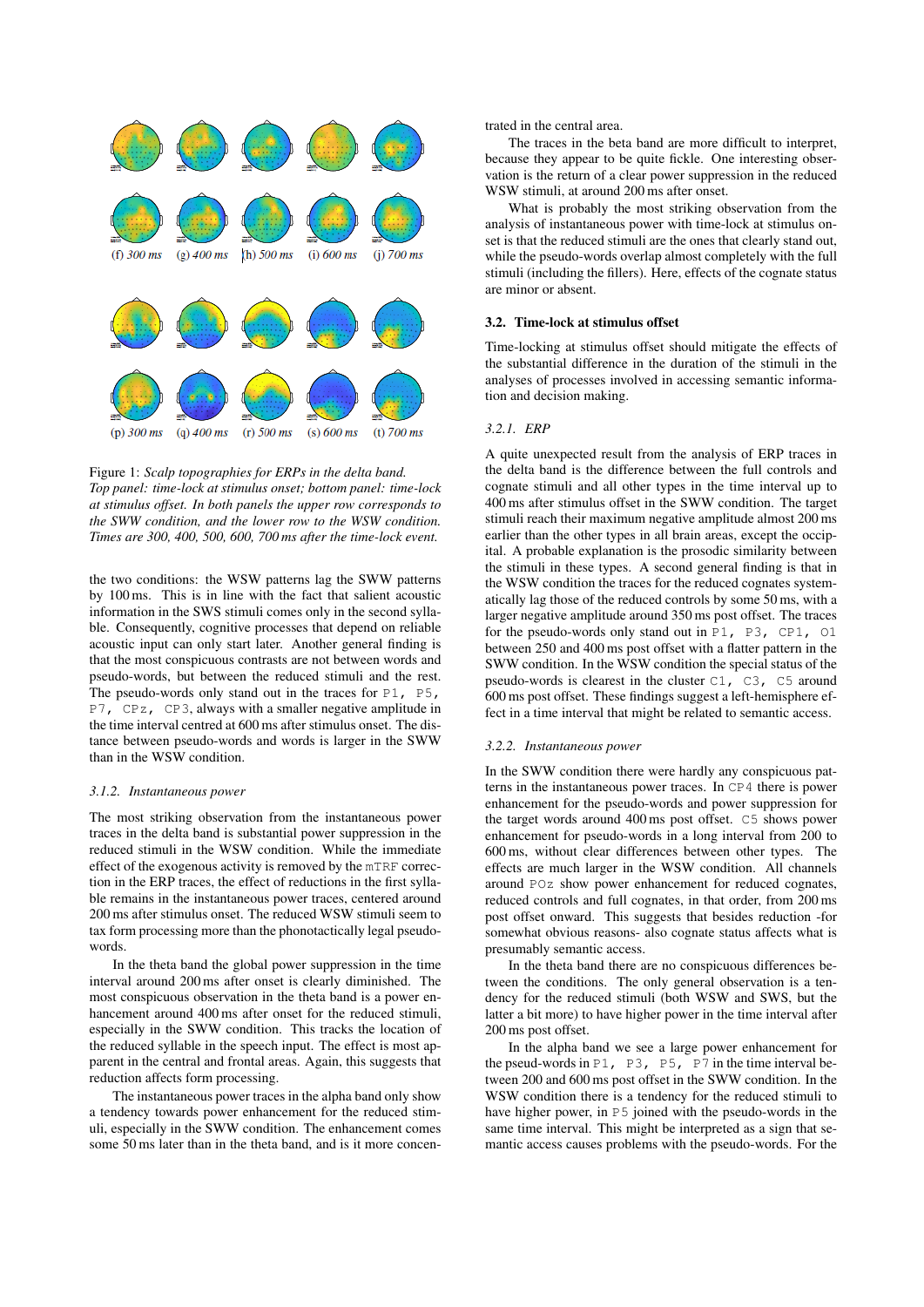reduced stimuli semantic access is only especially difficult in the WSW condition.

In the beta band there are no clear patterns, except for some tendency for the reduced stimuli to have higher power between 200 and 500 ms post offset in the WSW condition.

In summary, with time-lock at stimulus offset we see an unexpected effect of stimuli that shape a specific prosodic pattern. We also see relatively late issues with semantic access for the pseudo-words and the reduced WSW stimuli.

#### 3.3. Time-lock at button press

The response in the form of a button press is undoubtedly an 'event'. Several researchers have investigated EEG signals leading up to that event. For that purpose, baseline correction based on a short time interval following the button press is considered appropriate. Using tasks that require participants to accrue information for making a decision, [11, 12] found that straightforward ERPs, based on the average of the sensors *CP1, CPz* and *CP2* (the centro-parietal positivity or CPP) allow discriminating between correct and incorrect judgments, and fast or slow responses. In research into the impact of feedback on the correctness of decisions, [32] found a clear error- and feedbackrelated negativity in electrode *Fz*.

To the best of our knowledge, all research related to the moment when the decision is externalized is based on EEG signal amplitude. Therefore, we will not investigate instantaneous power in this case. Also, we will only investigate whether we can reproduce the results from [11] and [12] in a task in which participants got no feedback about their performance.

Figure 2 shows the average CCP traces as in [11], plus the standard error of the estimates for two subsets of the data. Baseline correction was applied in the interval  $-100 < time <$ 0 ms preceding the moment of button press. The top panel contains the data for the part of the experiment with SWW items; the bottom panel contains the corresponding traces for the WSW items. Each panel contains six traces, for full controls and cognates, reduced controls and cognates, fillers and pseudo words (the yellow traces). The traces for the pseudowords stand apart from the other types in the complete time interval from 600 ms before the button press onward.

The individual traces that together form the ERP traces in Fig. 2 can be characterized by their slope in the time interval between 400 ms preceding the reaction to the moment the decision is expressed. We defined that slope as the angle (in radians) of the line that connects the largest extremum in that time interval with the value at the moment of button press. An  $\text{1me4}$  model with the predictors task, stimulus type, Log(RT), maRT2 and Correct failed to discriminate between the stimulus types. This suggests that the simple slope measure does not capture important characteristics of the traces.

An  $l$ me4 analysis of the traces in the time interval [-400, -100] ms before the moment of button press with the same predictors yields highly significant results for the factors  $task$ , type, maRT2, log(RT), Correct. With *full form cognates* on the intercept and the interaction type\*Correct, *reduced cognates* and *pseudo words* differ significantly, but the t-values for *full and reduced controls* and *fillers* are not significant. This suggests that the decision processes involved with *reduced cognates* and *pseudo-words* are different from the corresponding processes for the other stimulus types. The very significant  $t$ -values for  $log(RT)$  and  $maRT2$  –both with positive β– and *Correct* –with a negative β– show that longer RTs and carry-over from preceding stimuli flatten the slope of the CPP.



Figure 2: *CPP traces for full band signals, baseline correction in the interval 100 ms before decision moment. Top: SWW items, bottom: WSW items.*

Correct decisions steepen the slope of the PCC, even if there is no feedback. Apparently, the majority of the correct decisions is easier to make than most wrong decisions. However, the slope of the PCC of an individual stimulus is insufficiently powerful to predict the correctness of the decision for that stimulus.

Also, we were unable to predict the correctness of individual decisions on the basis of the features that [32] derived from the sensor *Fz*. It is not clear whether that failure is due to larger variability in our data, or to the fact that the effect observed in [32] only manifests in a design in which participants get feedback on their performance.

## 4. Conclusions

In this paper we used the EEG data from a lexical decision experiment [13] that aimed to investigate the impact of speech reduction and cognate status. By time-locking EEG epochs at stimulus onset and offset, and at the moment the decision was expressed, we were able to show that before the end of the acoustic stimuli there is no effect of pseudo-words; only reduced stimuli stand out, especially in instantaneous power in the beta band. Time-locking at stimulus offset shows that reduced forms have similar issues with semantic access as pseudowords. Only time-locking at the moment of button press showed a clear difference between words and pseudo-words. Taken together, these results suggest that the decision process depends heavily on how easy it is to find a meaning, and that eventually pseudo-words lose out against reduced forms.

Intriguingly, we found a clear effect of cognate status in the WSW condition in the ERP signals time-locked at stimulus offset. This may be related to an interference caused by a simultaneous –but late– activation of L1 and L2 representations.

Finally, our results suggest that different time-locks should routinely be applied in the analysis of EEG signals in psycholinguistic experiments.

# 5. Acknowledgements

The data used in this work was collected in a project funded by an ERC consolidator grant (284108) to Mirjam Ernestus.